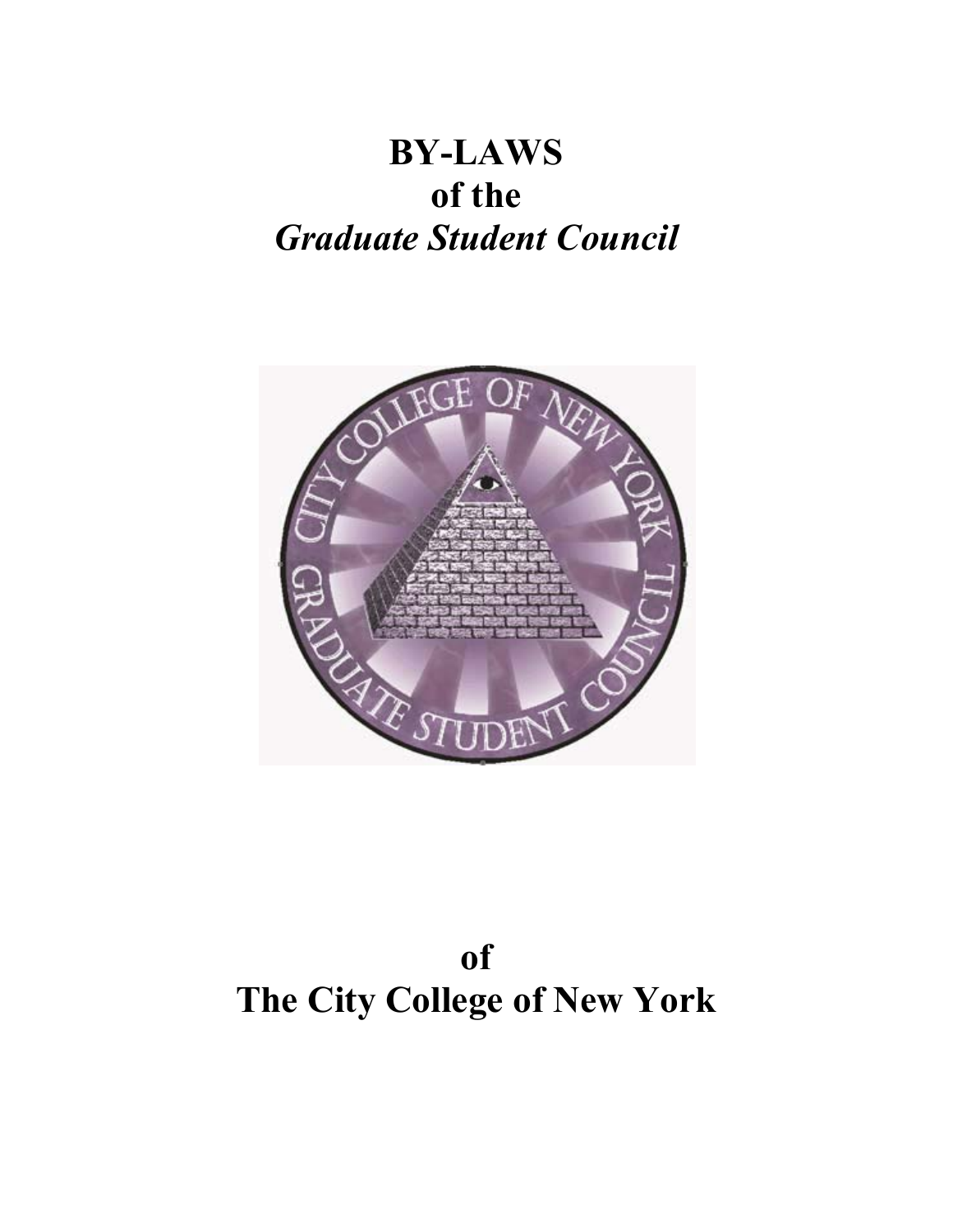# Graduate Student Council Bylaws

September 19, 1996

\*\*\*\*\*\*\*\*\*\*\*\*\*\*\*\*\*\*\*\*\*\*\*\*\*\*\*\*\*\*\*\*\*\*\*\*\*\*\*\*\*\*\*\*\*\*\*\*\*\*\*\*\*\*\*\*\*\*\*\*\*\*\*\*\*\*\*\*\*\*\*\*\*\*\*\*

## Section I

A. Roberts Rules Of Order shall govern all council meetings when not inconsistent with these bylaws.

## Section II

- A. The term of all Graduate Student Council (the Council), members is limited to one year, at which time they shall be eligible for re-election.
- B. Elections shall take place during the month of April each academic year.
- C. After elections, the Chair of the standing Council shall appoint one member to convene the first meeting of the next academic year which should take place no later than the second week in May.
- D. At this meeting the Council shall elect its own officers from among its membership.
- E. The term for the newly elected Council officers and members begins the day after Spring Commencement ceremonies.

## Section III

- A. Vacancies in the Council occurring during the academic year shall be reported to the appropriate school and posted. All members of the Council must be informed concurrently.
- B. A Nomination Petition requesting appointment by the Council must be submitted at least two days before the next scheduled meeting and at that meeting the status of the petitioning members shall be decided.
- C. If more than one applicant submits a petition, the remaining members on the Council from that school shall elect from among the candidates.
- D. If no members exists, the Council as a whole shall elect from among the candidates.
- E. Vacancies in the Executive Committee shall be filled by a Council member.
- F. Nomination Petitions for the Council must have twenty (20) signatures from the appropriate school.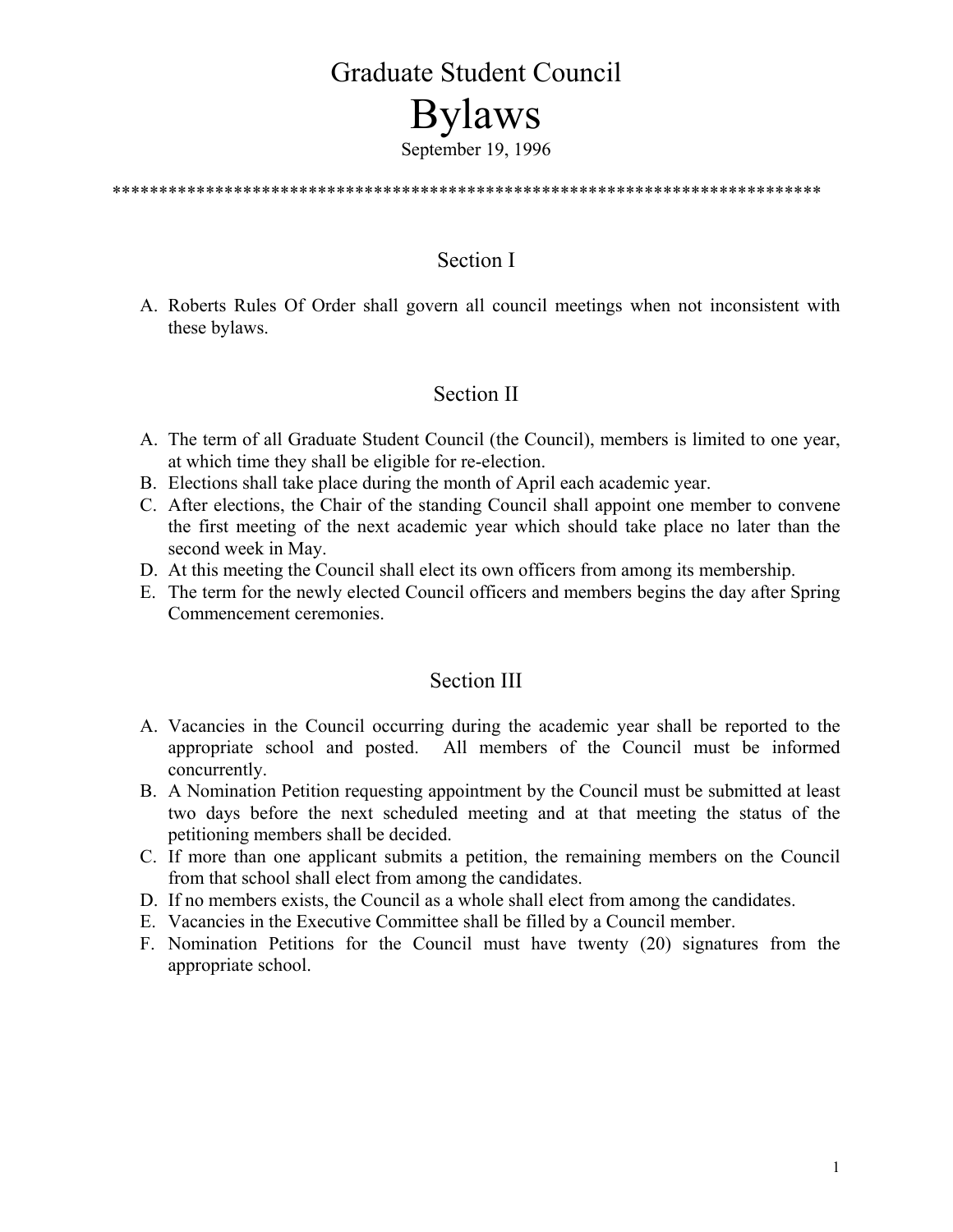## Section IV

- A. The Executive Committee of the Council shall consist of the following positions. Chair, Executive Vice-Chair, Vice-Chair for Legislative Affairs, Vice-Chair for Community Affairs, Treasurer and Executive Secretary.
- B. All Executives shall report to the Council all activities related to his/her office at the beginning of each meeting.
- C. All executive members shall establish, maintain and post a regular office schedule.
- D. The Chair shall be the chief Executive Officer of the Council and shall:
	- 1. Convene all meetings of the Executive Committee and the Council.
	- 2. Prepare, in consultation with the Executive Committee, the agenda for all meetings of the Executive Committee and the Council.
	- 3. Preside at all meetings of the Executive Committee and the Council.
	- 4. Report to the Executive Committee and the Council all actions taken by him/her.
	- 5. The Chair shall represent the Council and the graduate students of the City College of New York.
		- i. Specifically, the Chair shall discharge this function to the Faculty and the administration of the College, the CUNY Board of Trustees, and other outside agencies including those of the City, State, and Federal Government. In this capacity, the Chair shall be the chief spokesperson for the council to any and all outside agencies which may invite him/her to attend and participate in their deliberation.
		- ii. The Chair shall, in the event of his/her absence at the meetings and deliberations of the above mentioned agencies, direct another Council member to serve in her/his stead. She/he shall direct first the Executive Vice-Chair and the Treasurer, if the former is unable to serve.
		- iii. The Chair shall create ad hoc committees as she/he deems necessary.
		- iv. The Chair shall develop and maintain good public relations on behalf of the Council and the graduate students of the City College of New York.
		- v. The Chair of the Council may appoint any elected member of the Council as alternate to the University Student Senate.
		- vi. A Councilor appointed alternate may claim no more than one-fourth (1/4) of the monthly stipend of the Vice-Chair of Legislative Affairs as compensation for her/his attendance of a USS meeting in case of an unexcused absence by the Executive Vice-Chair.
- E. The Executive Vice-Chair shall exercise all duties and responsibilities of the Chair in the latter's absence. The Executive Vice-Chair shall also exercise the function of the Parliamentarian at all meetings of the Council and its Executive Committee, except in such cases that she/he may chair its meeting, in which case she/he will appoint another Parliamentarian.
- F. The Treasurer shall be the chief financial officer and discharge her/his duties as outlined in Section VI of these bylaws.
- G. The Vice-Chair for Legislative Affairs shall be responsible for maintaining dialogue with city and state representatives concerning the City College of New York and shall represent the graduate students of the City College at the University Student Senate.
- H. The Vice-Chair for Community Affairs shall be responsible for maintaining dialogue with the community surrounding the City College of New York. She/he shall represent the graduate students of the City College at community functions and affairs and be responsible for community programming.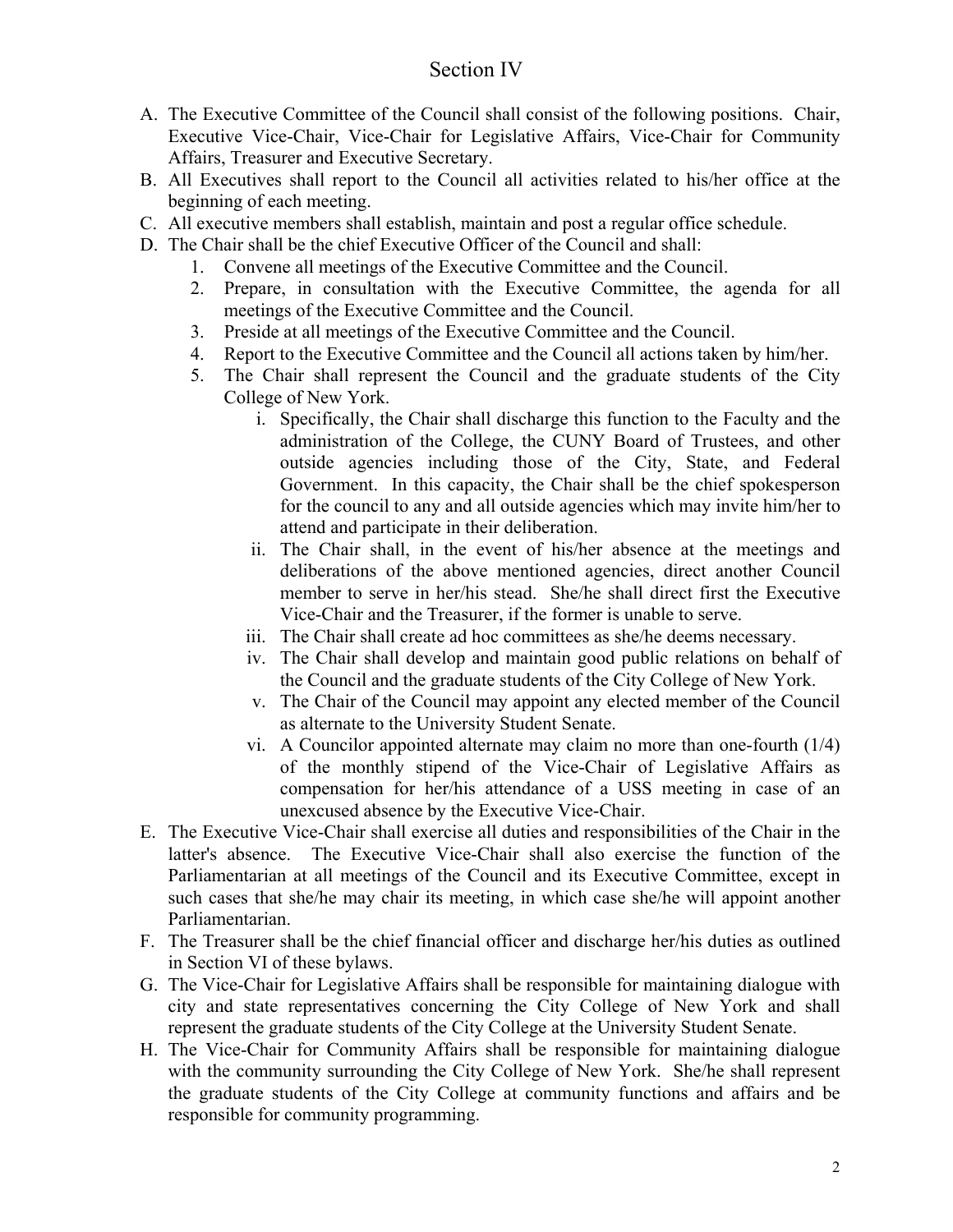- I. The Executive Secretary shall be responsible for taking minutes at all Executive Committee and Council meetings. She/he shall also type all minutes and present them to the next meeting of the Executive Committee or of the Council. The Secretary shall also fulfill all duties outlined in Section VII.
- J. The Council Chair may deny the release of stipends for nonperformance of duties as stated in the Governance Charter and bylaws.
- K. The Executive officer may appeal the Council Chair's decision to the Graduate Student Council.
- L. The Executive officer may appeal the Council decision to the Student Services Corporation.

## *Addition to the GSC Bylaws*

- M. The Academic Affairs Vice Chair shall be the Executive chiefly responsible for developing and implementing GSC policy in the educational affairs of the college. To this end he/she shall:
	- 1. Chair all GSC committees which are concerned with academic policies at the college, or appoint a designee to act in his/her stead.
	- 2. Appoint members to the following Committees or deliberative bodies in consultation with the Executive Committee, and with the advice and consent of the council:
		- i. Curriculum and Teaching Committees;
		- ii. Library;
		- iii. All other College-wide Committees concerned with education policy.
		- iv. Assume such responsibilities as the GSC may direct.

## Section V

- A. Impeachment and removal of any Councilor shall take place after formal notice and a hearing to be held at the next full meeting thereafter, under quorum of the Council and shall require a two-thirds (2/3) of quorum.
- B. The Council after formal notice and a hearing to be held at the next full meeting, may remove any of its members for three or more unexcused absences and/or hindering the functioning and progress of the Council, and shall require a two-thirds (2/3) of quorum.

## Section VI

- A. The members of the Finance Committee shall be composed of the Treasurer (Chair), the Council Chair and one member of each school represented at the Council.
- B. The Finance Committee shall consider all financial matters concerning the Council.
- C. Requests for funding of any event should be submitted at least one month before the event is scheduled to occur.
- D. No program may be considered for funding after it has taken place.
- E. Requests for funding of a program must be accompanied by a line-item budget and statement of costs.
- F. Affidavits from any other potential funding sources must be provided.
- G. No voting may take place on a program unless all items have been verified.